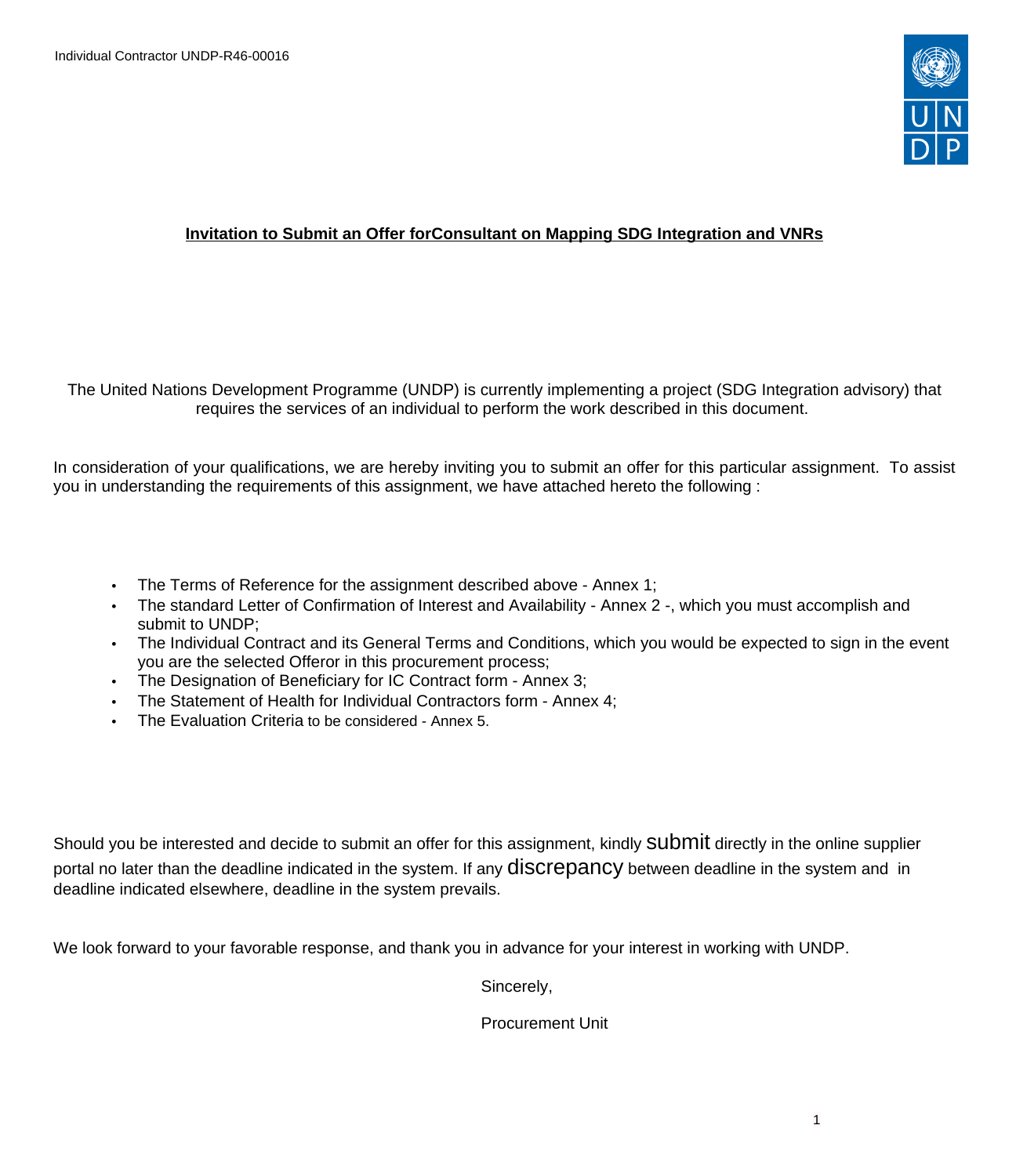Individual Contractor UNDP-R46-00016



Regional Hub, RBLAC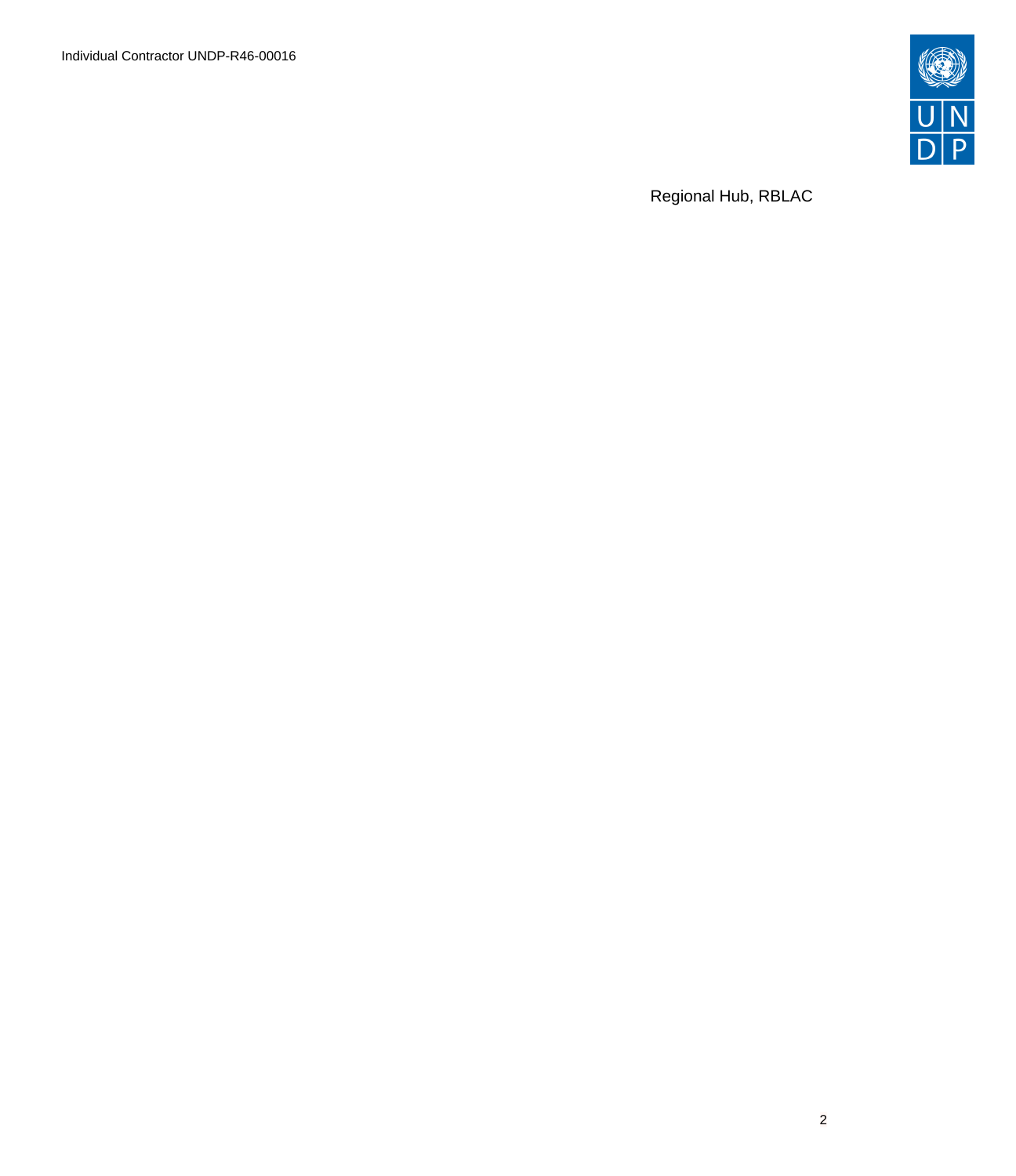

**Tender Overview** UNDP wants to carry out a systematic analysis of the NVRs that countries in the region have produced to date to understand which areas of sustainable development are prioritized by governments; how public policies promoted in different countries in the region compare with each other, and; if and how the Covid-19 pandemic has changed policies for development in Latin America and the Caribbean.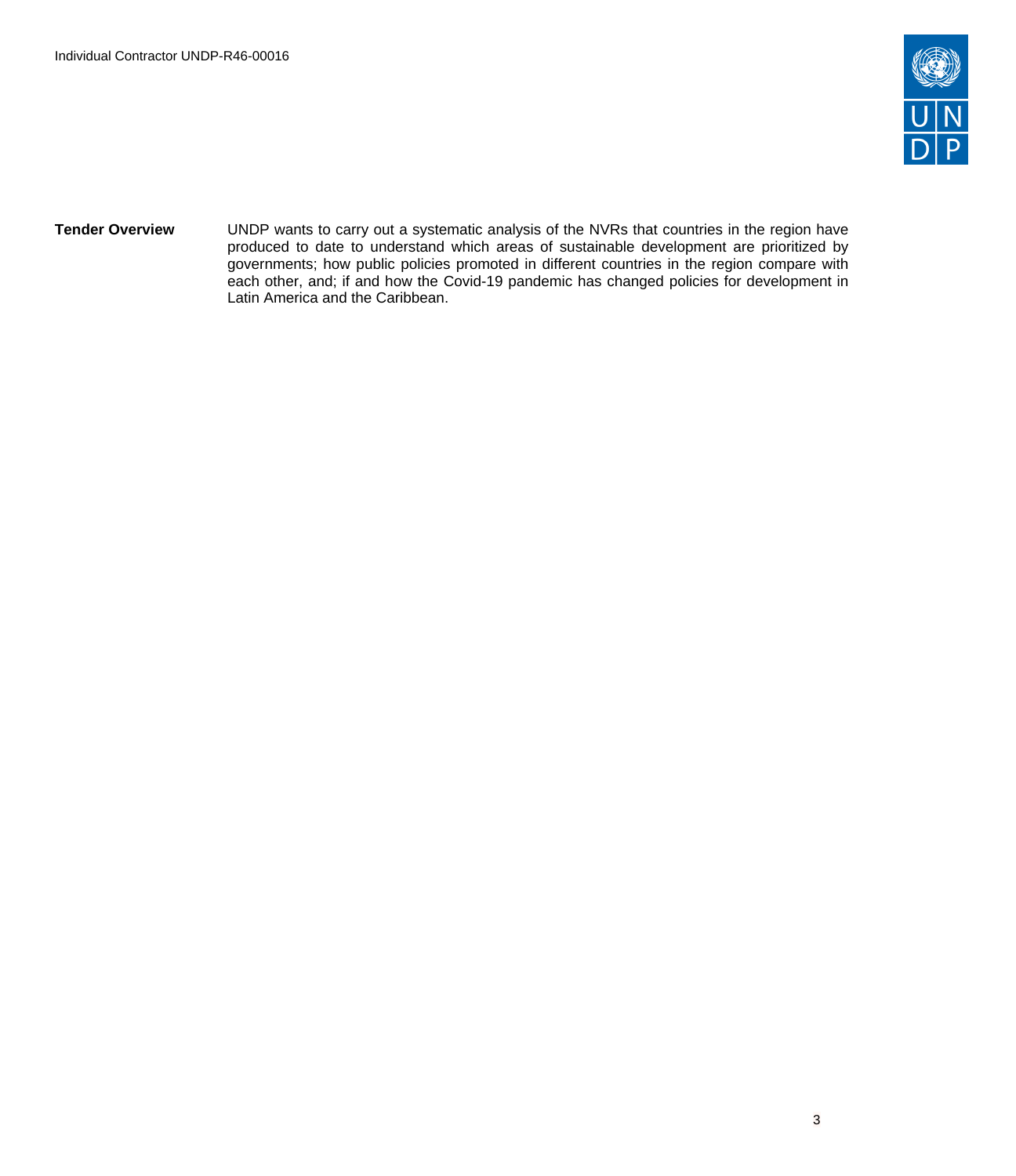

## **Table of Contents**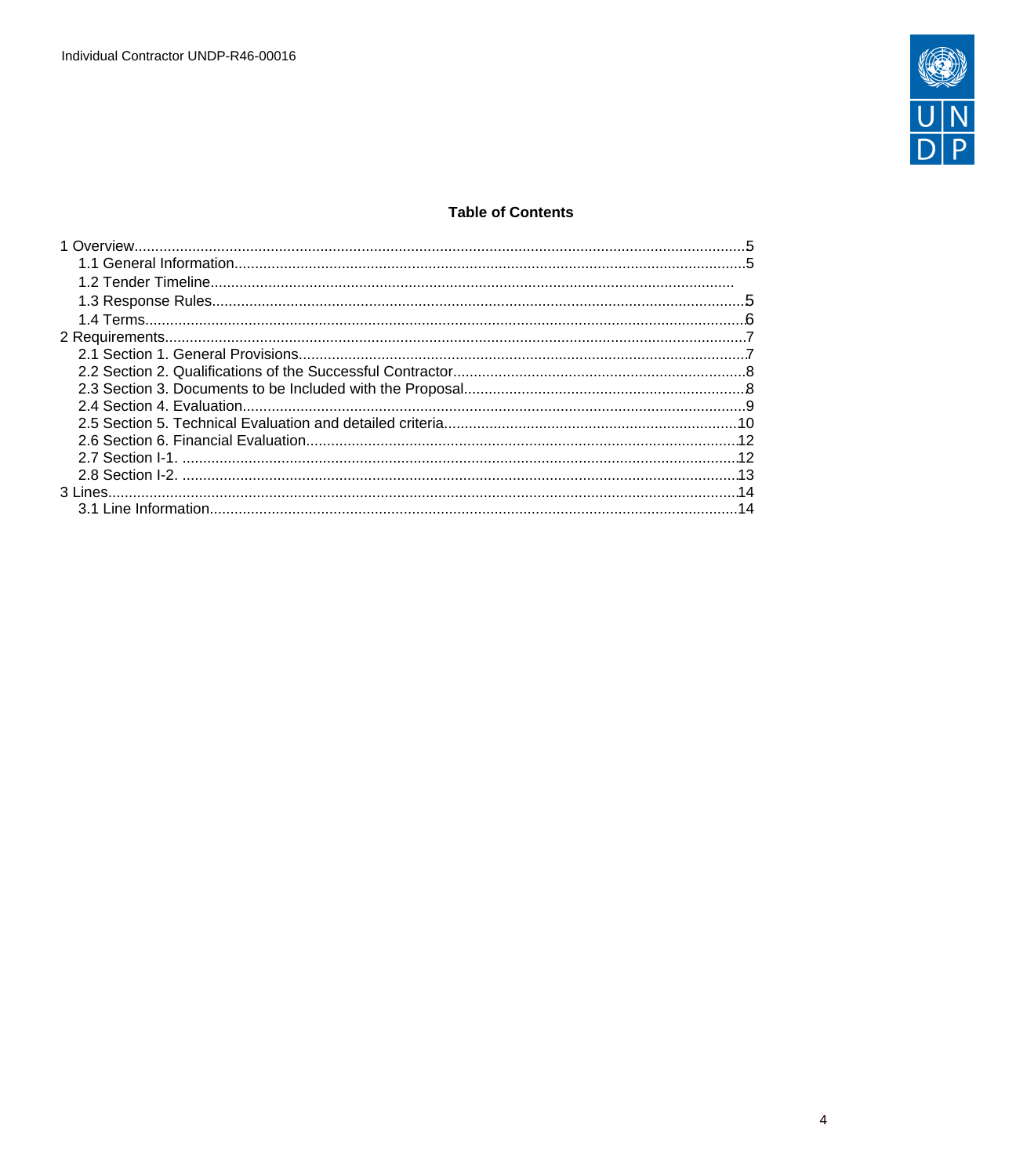

# <span id="page-4-0"></span>**1 Overview**

## <span id="page-4-1"></span>**1.1 General Information**

| <b>Title</b>                                                                                                                | Consultant on Mapping SDG Integration and VNRs                                                                                                                                                                    |  |  |  |
|-----------------------------------------------------------------------------------------------------------------------------|-------------------------------------------------------------------------------------------------------------------------------------------------------------------------------------------------------------------|--|--|--|
| <b>Contact Point</b>                                                                                                        | <b>Procurement Unit</b>                                                                                                                                                                                           |  |  |  |
| <b>Outcome</b>                                                                                                              |                                                                                                                                                                                                                   |  |  |  |
| E-Mail                                                                                                                      | procurement.rblac.regionalhub@undp.org                                                                                                                                                                            |  |  |  |
| <b>Reference Number</b>                                                                                                     | 19699-2022                                                                                                                                                                                                        |  |  |  |
| <b>Beneficiary Country</b>                                                                                                  | Panama                                                                                                                                                                                                            |  |  |  |
| <b>Introduction</b>                                                                                                         | Country: Regional Hub Directorate (Home-based assignment)                                                                                                                                                         |  |  |  |
|                                                                                                                             | Description of the Assignment: Consultant on Mapping SDG Integration and VNRs<br>Period of assignment /services (if applicable): 10-month commitment, starting July 2022                                          |  |  |  |
| Proposal should be submitted directly in the portal no later than indicated deadline: 24-Jun-2022 @ 14:00<br>(GMT /UCT -4). |                                                                                                                                                                                                                   |  |  |  |
|                                                                                                                             | Any request for clarification must be sent in writing via messaging functionality in the portal. UNDP will<br>respond in writing including an explanation of the query without identifying the source of inquiry. |  |  |  |

## **1.2 Tender Timeline**

| <b>Preview Date</b> |                              |
|---------------------|------------------------------|
| <b>Open Date</b>    | 17/06/22 14:43 PM            |
|                     | Close Date 24/06/22 19:00 PM |

**Time Zone** Coordinated Universal Time

## <span id="page-4-2"></span>**1.3 Response Rules**

This negotiation is governed by all the rules displayed below.

| .<br>NA.<br>. .<br>uppliers.<br>п<br>. . |
|------------------------------------------|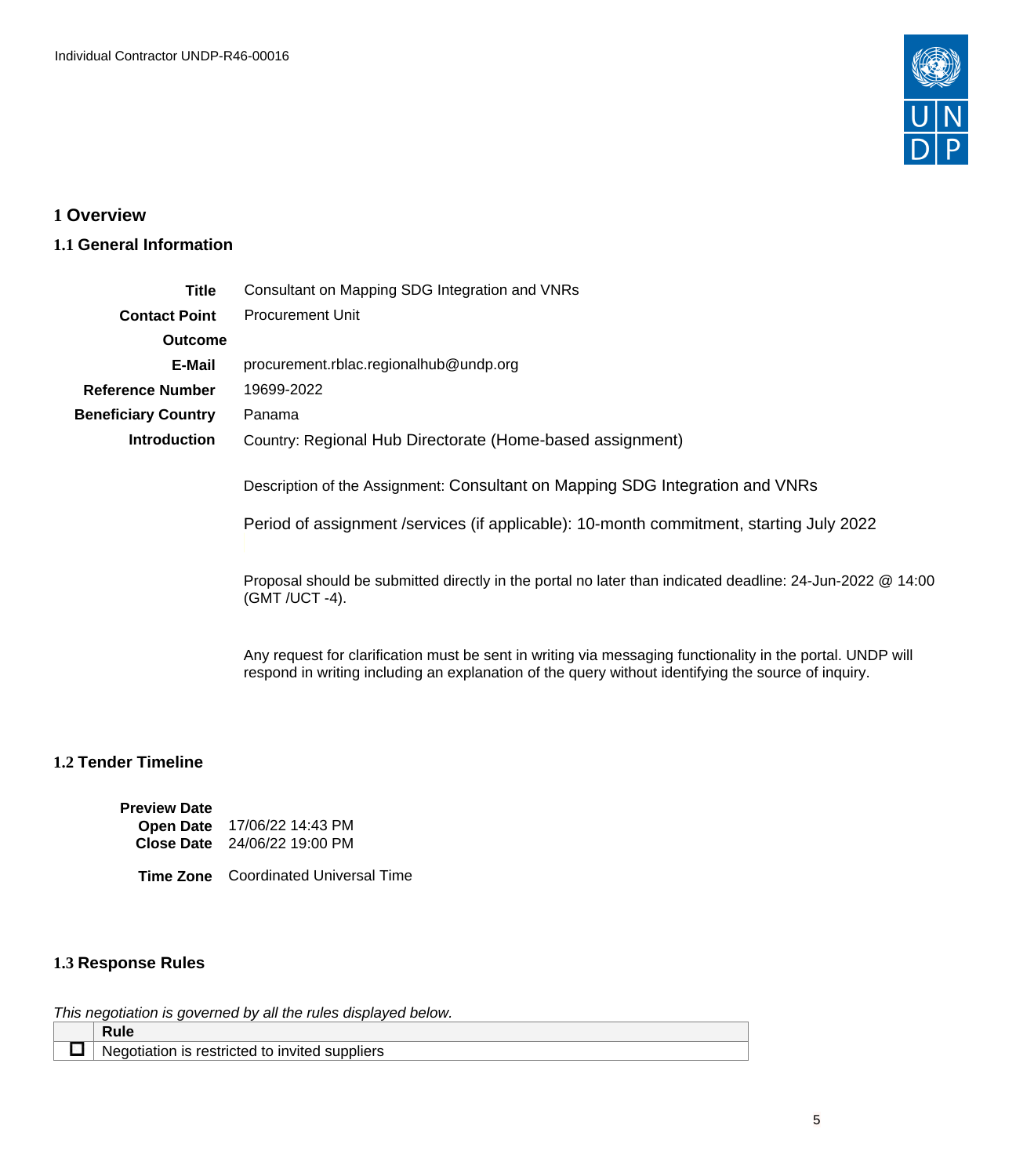

| <b>Rule</b>                                              |
|----------------------------------------------------------|
| Suppliers are allowed to respond to selected lines       |
| Suppliers are allowed to provide multiple responses      |
| Suppliers are allowed to revise their submitted response |

### <span id="page-5-0"></span>**1.4 Terms**

**Negotiation Currency** USD ()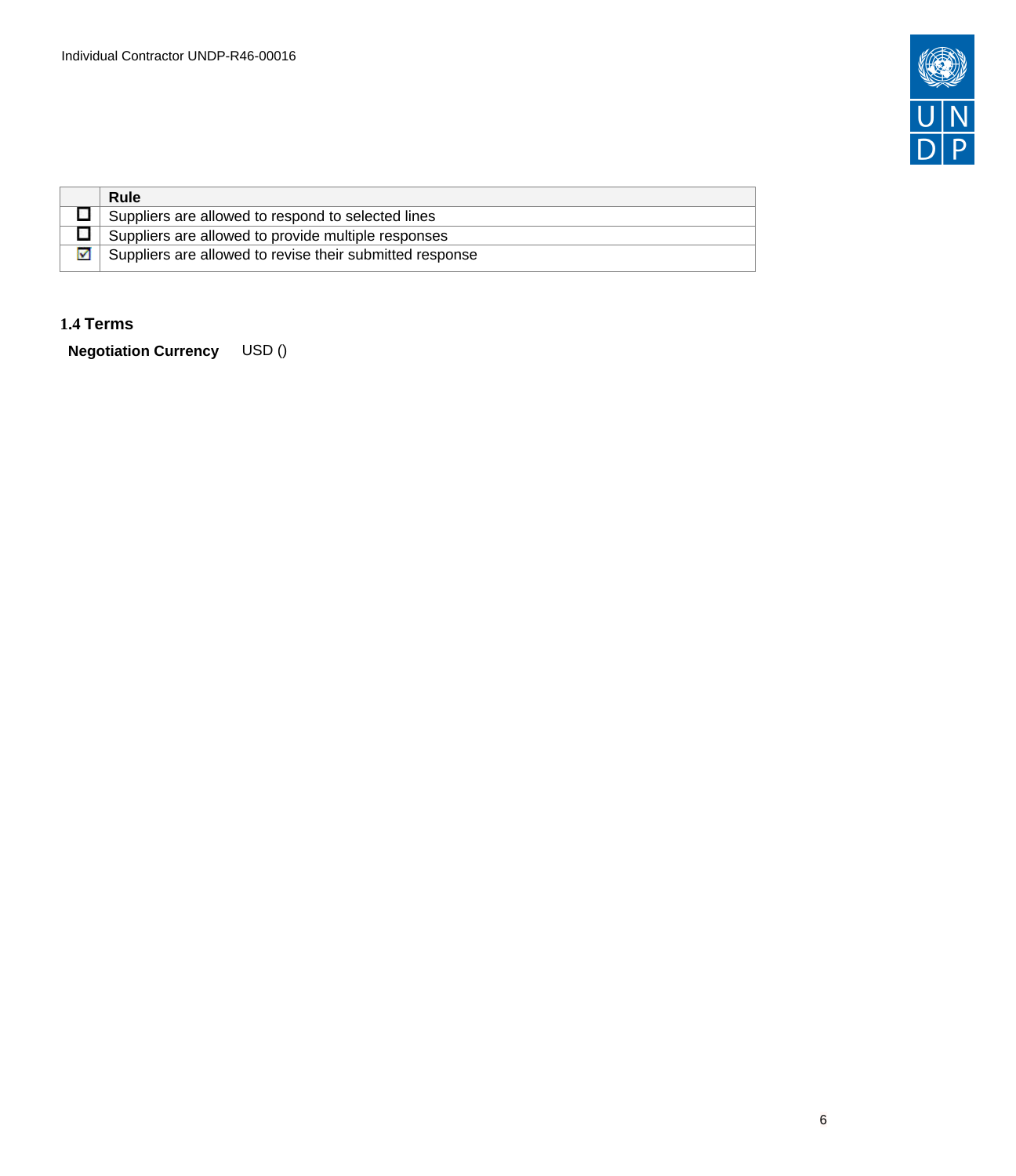

## <span id="page-6-0"></span>**2 Requirements**

\*Response is required

## <span id="page-6-1"></span>**2.1 Section 1. General Provisions**

1. Please read carefully Annex 1 describing main scope of the requirements and other provisions to this process, herewith attached.

Attachments:

| File Name or URL                 | Type | Description                |
|----------------------------------|------|----------------------------|
| 19699-2022 Annex 1 -<br>Terms of | File | Terms of Reference         |
|                                  |      |                            |
| 19699-2022 Annex 2 -<br>Offeror' | File | Offeror's Letter to UNDP   |
| 19699-2022 Annex 3 -<br>Delegati | File | Declaration of Beneficiary |
| 19699-2022 Annex 4 -<br>Statemen | File | Statement of Health        |

\*2. Do you confirm acceptance of UNDP General Terms and conditions available at: http: //www.undp.org/content/undp/en/home/procurement/business/how-we-buy.html and herewith attached?

### Attachments:

| File Name or URL       | <b>vpe</b> | Description                                             |
|------------------------|------------|---------------------------------------------------------|
| 19699-2022 IC Contract | File       | IC Contract Model and General Terms & Conditions for IC |
| Model                  |            | Contracts                                               |
|                        |            |                                                         |

3. Individual consultants will be evaluated based on the following methodology:

### Cumulative Analysis

When using this weighted scoring method, the award of the contract should be made to the individual consultant whose offer has been evaluated and determined as:

a) Responsive /compliant /acceptable; and,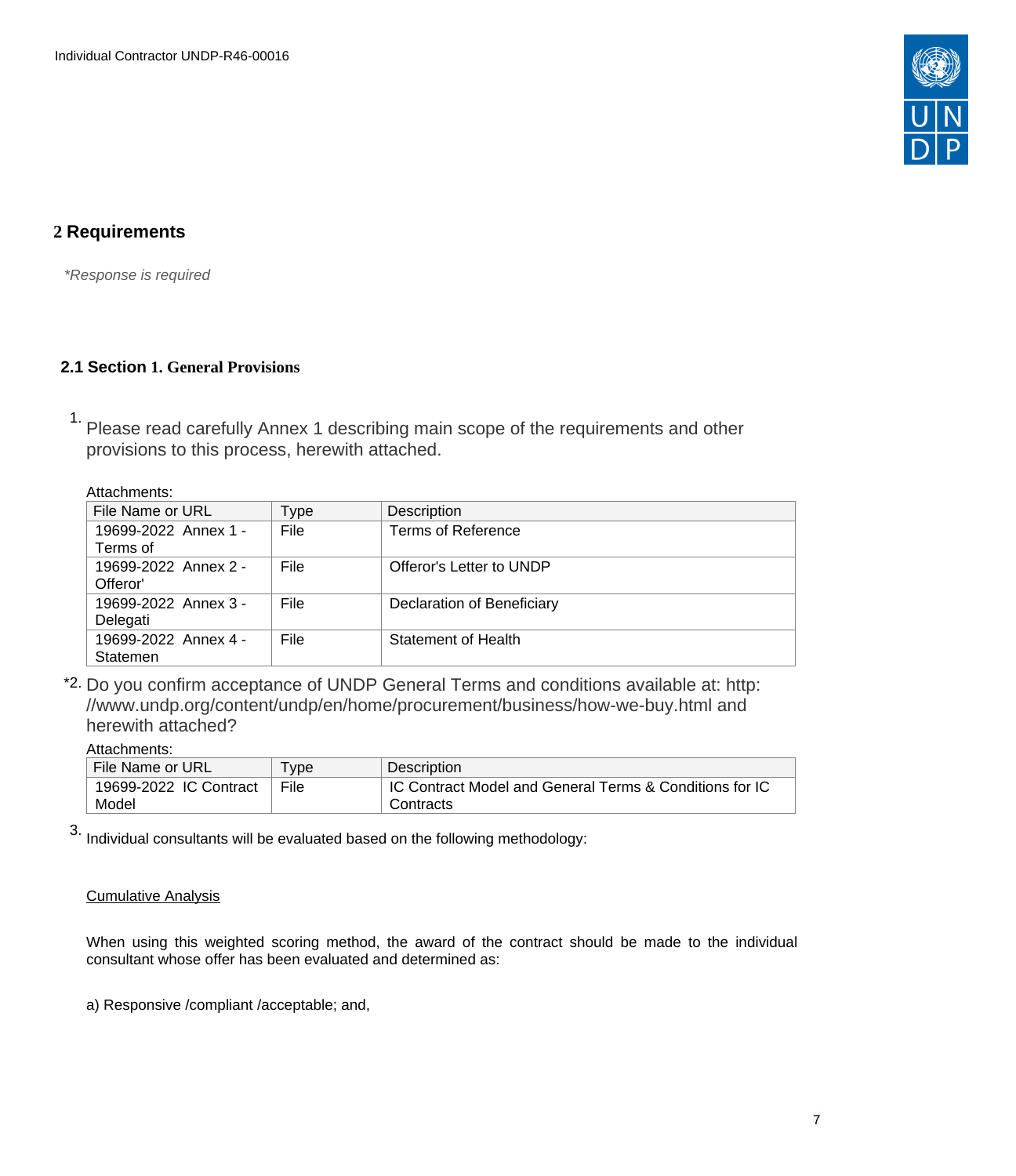

b) Having received the highest score out of a pre-determined set of weighted technical and financial criteria specific to the solicitation.

### Technical Proposal (70%)

Only candidates who reach 70% of total score in the Technical evaluation, will be considered RESPONSIVE and will continue for the financial evaluation of proposals.

### **Financial Proposal (30%)**

To be computed as a ratio of the Proposal's offer to the lowest price among the proposals received by UNDP.

Attachments:

| File Name or URL                 | <b>vpe</b> | <b>Description</b>         |
|----------------------------------|------------|----------------------------|
| 19699-2022 Annex 5 -<br>Evaluati | File       | <b>Evaluation Criteria</b> |

#### <span id="page-7-0"></span>**2.2 Section 2. Qualifications of the Successful Contractor**

\*1. Indicate the highest academic qualification that you possess and upload a copy of the certificate. Target: Master's Degree

\*2. Do you meet the requirement of having a minimum of 3 years of work experience in the areas of government reforms, public finance, and development planning?

Target: Yes

\*3. Are you proficient in both English and Spanish?

Target: Yes

\*4. Do you have excellent time-management skills and ability to meet tight deadlines?

Target: Yes

\*5. Do you have the ability to produce clear and concise written reports?

Target: Yes

### <span id="page-7-1"></span>**2.3 Section 3. Documents to be Included with the Proposal**

\*1. Upload a brief proposal highlighting: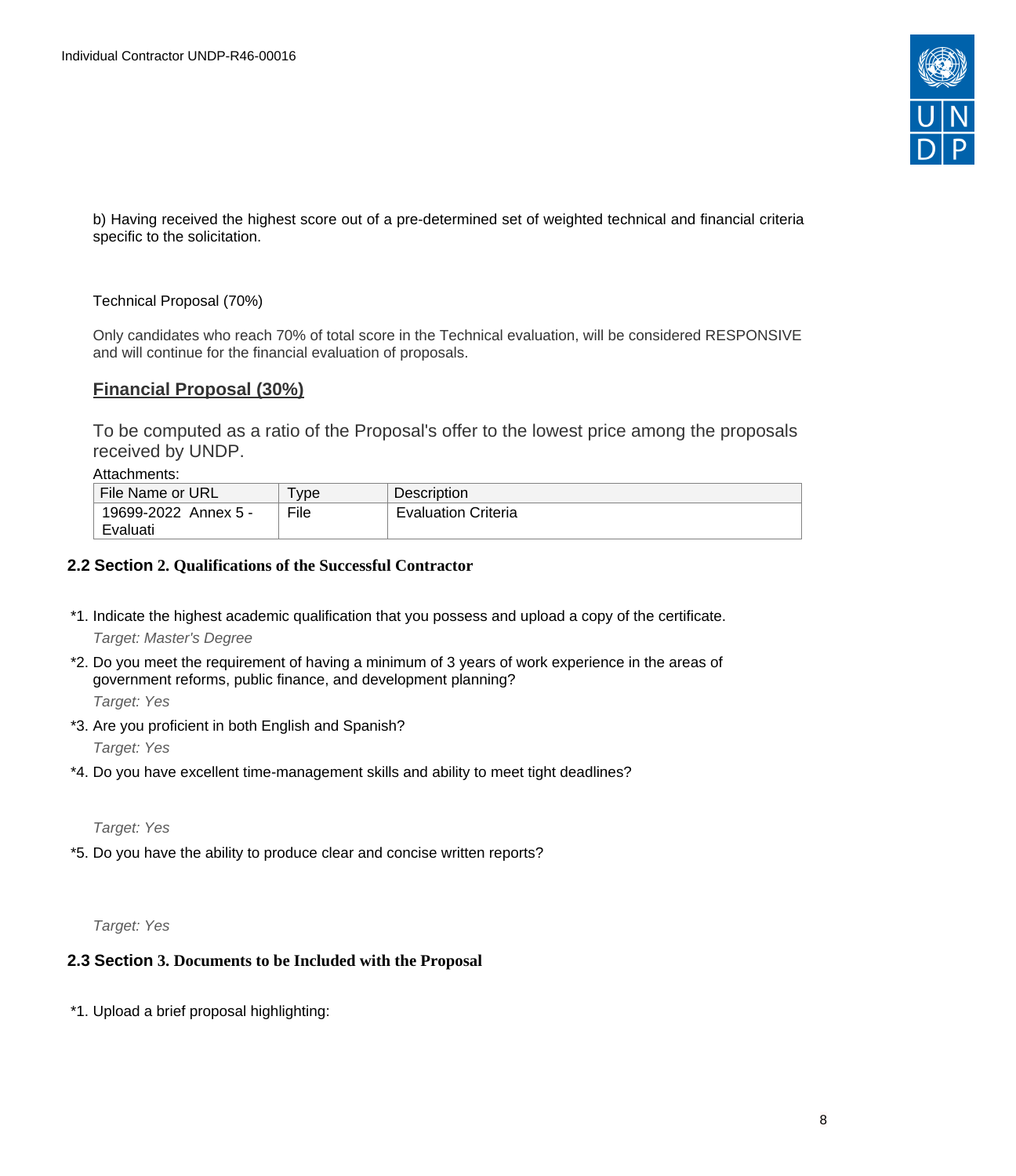

1. Why you are the most suitable for the job.

#### Target: Cover letter provided

\*2. Provide detailed breakdown of the financial proposal and submit required financial information directly in the system as applicable.

Attachments:

| l File Name or URL               | vpe <sup>-</sup> | Description                                                                            |
|----------------------------------|------------------|----------------------------------------------------------------------------------------|
| 19699-2022 Annex 2 -<br>Offeror' | File             | Offeror's letter to UNDP confirming interest and availability<br>for the IC assignment |
|                                  |                  |                                                                                        |

Target: Details provided

\*3. Provide your personal CV including past experience in similar projects with at least 3 reference contacts (name, title, email address).

Target: CV provided

\*4. Please complete the attached delegation of beneficiary for individual contractors.

#### Attachments:

| File Name or URL     | vpe  | Description                                          |
|----------------------|------|------------------------------------------------------|
| 19699-2022 Annex 3 - | File | Delegation of beneficiary for individual contractors |
| Delegati             |      |                                                      |
|                      |      |                                                      |

Target: Delegation of beneficiary provided

\*5. Please complete the attached statement of health for individual contractors.

#### Attachments:

| .                                                        |       |                                                |  |
|----------------------------------------------------------|-------|------------------------------------------------|--|
| File Name or URL                                         | ' vpe | <b>Description</b>                             |  |
| 19699-2022 Annex 4 -                                     | File  | Statement of health for individual contractors |  |
| Statemen                                                 |       |                                                |  |
| $\tau$ suare (c. Otetsua su t. ef. k. s. Uk. musi dels d |       |                                                |  |

Target: Stetement of health provided

### <span id="page-8-0"></span>**2.4 Section 4. Evaluation**

1.

Individual consultants will be evaluated based on the following methodologies:

#### Cumulative analysis

When using this weighted scoring method, the award of the contract should be made to the individual consultant whose offer has been evaluated and determined as: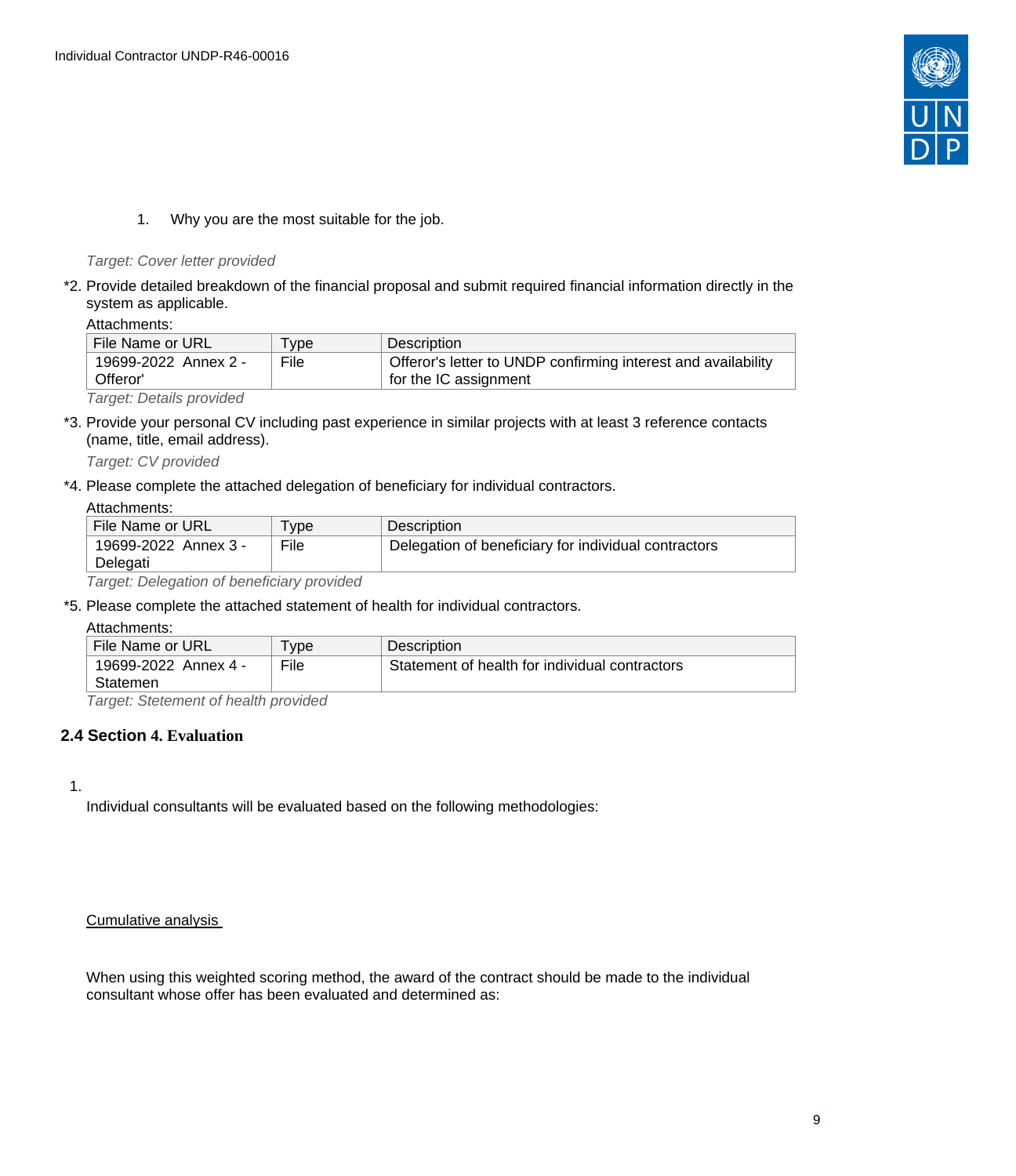

a) responsive/compliant/acceptable, and

b) Having received the highest score out of a pre-determined set of weighted technical and financial criteria specific to the solicitation.

\* Technical Criteria weight; [70%]

\* Financial Criteria weight; [30%]

Only candidates obtaining a minimum of 70% point would be considered for the Financial Evaluation.

### <span id="page-9-0"></span>**2.5 Section 5. Technical Evaluation and detailed criteria**

\*1. A. - Master's degree in economics, development or another sustainable development related social science.

## 30 maximum points.

Attachments:

| File Name or URL     | vpe  | <b>Description</b>  |
|----------------------|------|---------------------|
| 19699-2022 Annex 5 - | File | Evaluation criteria |
| Evaluati             |      |                     |

\*2.

B. - Experience in supporting government reforms and policies:

| 1 years of experience                           | 10 points |  |
|-------------------------------------------------|-----------|--|
| More than 1 but less than 5 years of experience | 12 points |  |
| More than 5 years of experience                 | 15 points |  |
| 15 maximum points.                              |           |  |

Attachments:

| .                                     |                          |                        |
|---------------------------------------|--------------------------|------------------------|
| URL<br>$-1$<br>or<br>≒File .<br>Name: | $\overline{\phantom{a}}$ | .<br>10″<br>scription. |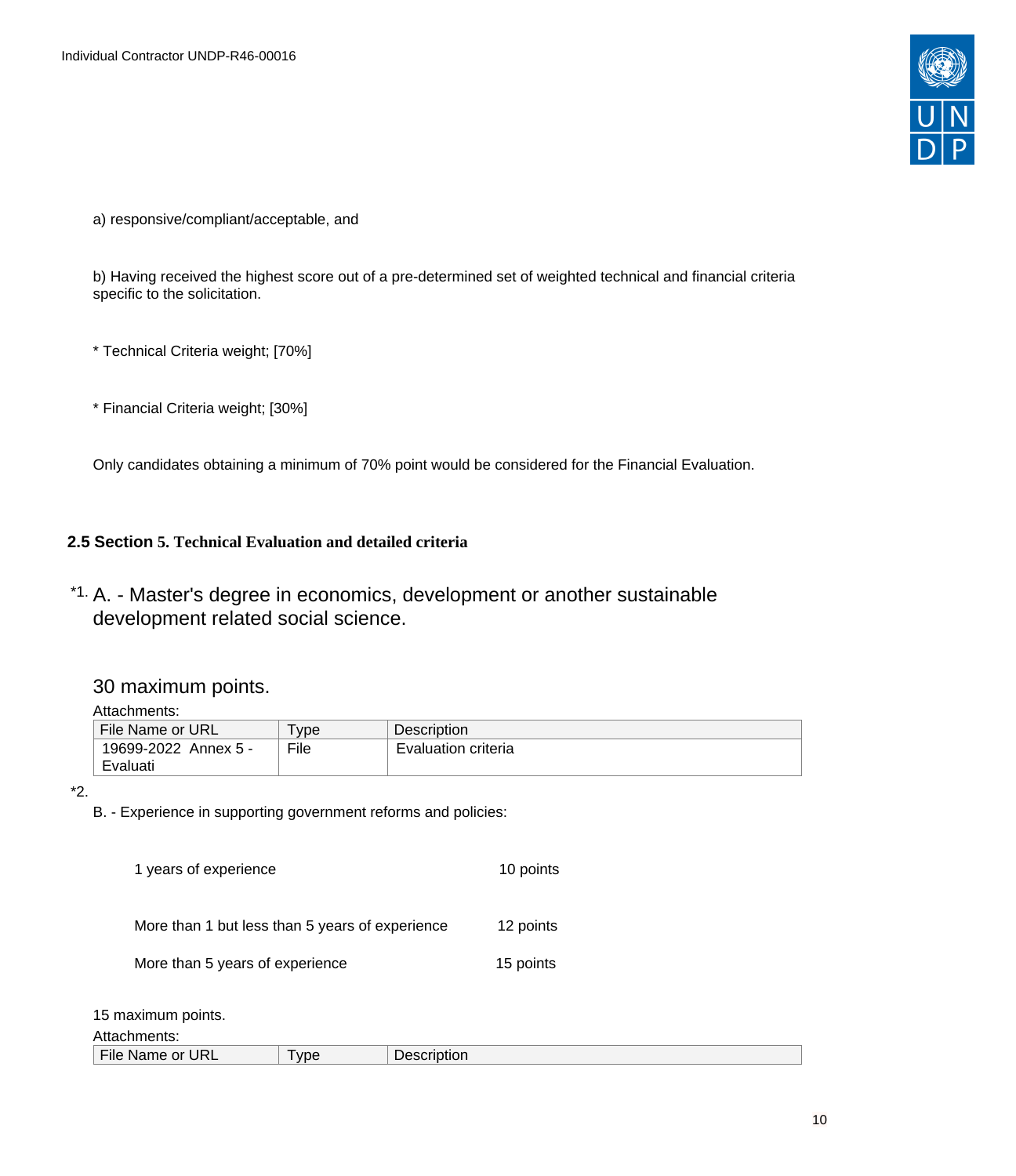

| -<br>_____ | $-1$<br>LIIG | 10<br>. |
|------------|--------------|---------|
|------------|--------------|---------|

\*3.

C. - Demonstrated knowledge and experience in public finance:

| 1 years of experience                           | 10 points |
|-------------------------------------------------|-----------|
| More than 1 but less than 5 years of experience | 12 points |
| More than 5 years of experience                 | 15 points |

15 maximum points.

#### Attachments:

| File Name or URL     | vpe  | Description         |
|----------------------|------|---------------------|
| 19699-2022 Annex 5 - | File | Evaluation criteria |
| Evaluati             |      |                     |

\*4.

D. - Experience in the elaboration of development planning and budgeting:

| 1 years of experience                           | 10 points |
|-------------------------------------------------|-----------|
| More than 1 but less than 5 years of experience | 12 points |
| More than 5 years of experience                 | 15 points |

15 maximum points.

Attachments:

| File Name or URL     | vpe  | <b>Description</b>  |
|----------------------|------|---------------------|
| 19699-2022 Annex 5 - | File | Evaluation criteria |
| Evaluati             |      |                     |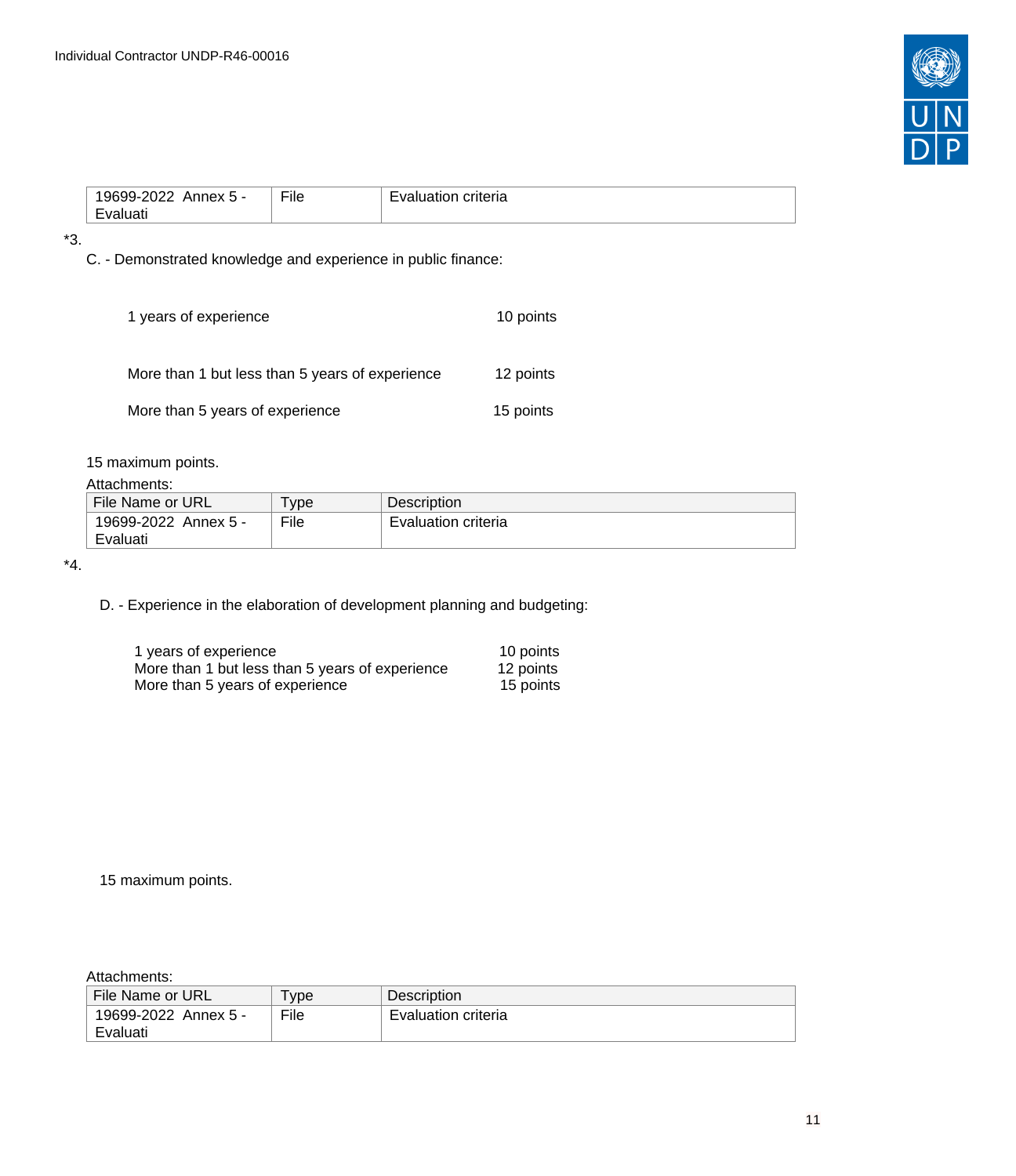

\*5.

E. - Experience in conducting research, in particular literature review and independent policy and economic research:

| 1 years of experience                           | 10 points |
|-------------------------------------------------|-----------|
| More than 1 but less than 5 years of experience | 12 points |
| More than 5 years of experience                 | 15 points |

15 maximum points.

#### Attachments:

| .                    |      |                     |
|----------------------|------|---------------------|
| File Name or URL     | vpe  | <b>Description</b>  |
| 19699-2022 Annex 5 - | File | Evaluation criteria |
| Evaluati             |      |                     |

\*6. F. - Working level proficiency of Spanish and English is necessary.

10 maximum points

Attachments:

| File Name or URL     | <b>vpe</b> | Description         |
|----------------------|------------|---------------------|
| 19699-2022 Annex 5 - | File       | Evaluation criteria |
| Evaluati             |            |                     |

### <span id="page-11-0"></span>**2.6 Section 6. Financial Evaluation**

\*1. Please provide the cost breakdown of your financial proposal as per the template and instructions provided. Indicate the total amount here and make sure it matches with the total amount indicated line items.

| Attachments: |
|--------------|
|--------------|

| File Name or URL     | <b>vpe</b> | Description                                                   |
|----------------------|------------|---------------------------------------------------------------|
| 19699-2022 Annex 2 - | File       | Offeror's letter to UNDP confirming interest and availability |
| Offeror'             |            | for the IC assignment                                         |

Response attachments are required*.*

## <span id="page-11-1"></span>**2.7 Section I-1.**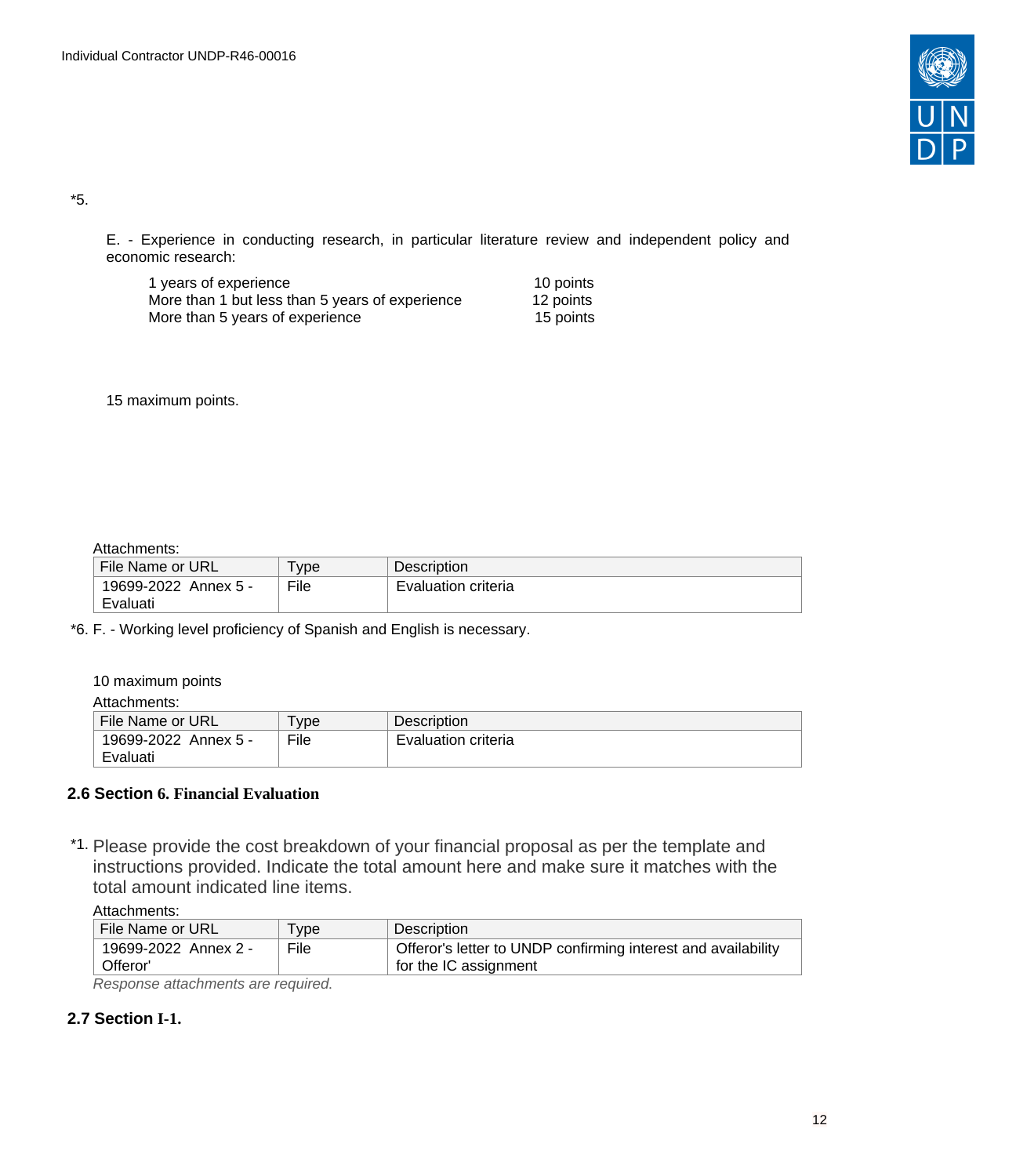

I-1. This is an internal criteria. Each evaluator need to put the maximum score based on the scores given in the detailed criteria up to the maximum score allowed, e.g 100 points.

## <span id="page-12-0"></span>**2.8 Section I-2.**

I-1. Total Amount from the Supplier's Response.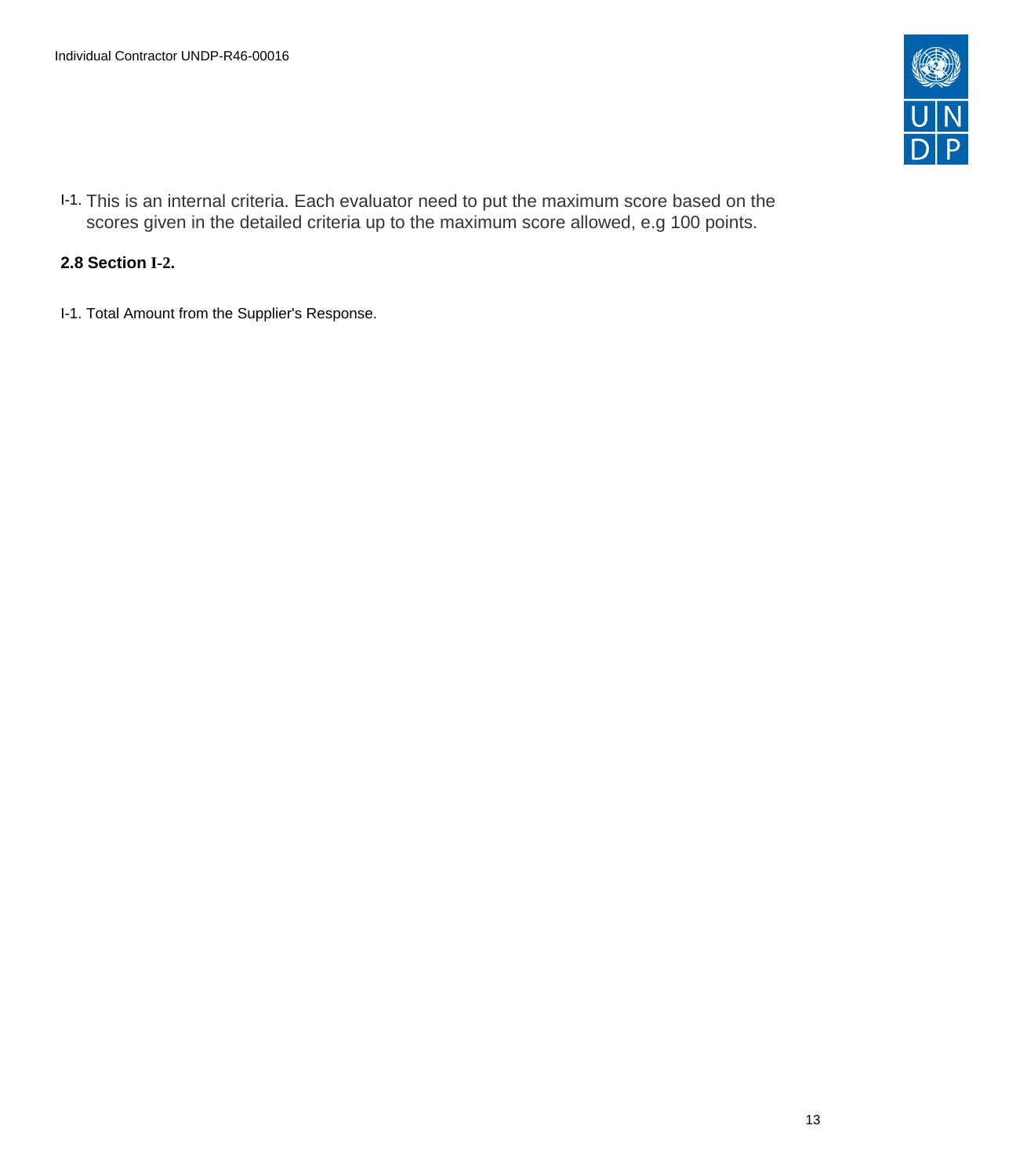

## <span id="page-13-0"></span>**3 Lines**

Instructions Please add the price for each deliverable listed below. Upload breakdown of financial proposal using template provided. make sure that the total in the breakdown matches with total of deliverables in the system.

## <span id="page-13-1"></span>**3.1 Line Information**

| Line                                                                                                                                                                                                         | <b>Category</b><br><b>Name</b> | Item | <b>UOM</b> | <b>Estimated</b><br>Quantity | Unit<br><b>Price</b> | <b>Total</b><br><b>Price</b> | <b>Additional</b><br><b>Attributes</b> |
|--------------------------------------------------------------------------------------------------------------------------------------------------------------------------------------------------------------|--------------------------------|------|------------|------------------------------|----------------------|------------------------------|----------------------------------------|
| 1-Deliverable<br>$1: -$<br>Presentation of<br>a detailed<br>workplan with<br>expected<br>delivery dates -<br>First draft<br>document<br>presenting the<br>Review of SDG<br>Integration<br><b>Tools</b>       | 32101600                       |      |            |                              |                      |                              |                                        |
| 10-Deliverable<br>10: - Final<br>Report with<br>recommendatio<br>ns for SDG<br>Integration in<br>the region,<br>based on the<br>reviews<br>conducted and<br>the analysis of<br><b>VNRs</b>                   | 32101600                       |      |            |                              |                      |                              |                                        |
| 2-Deliverable<br>2: - First draft<br>document<br>presenting the<br>Review of SDG<br>Integration<br>Practices -<br>Second draft<br>document<br>presenting the<br>Review of SDG<br>Integration<br><b>Tools</b> | 32101600                       |      |            |                              |                      |                              |                                        |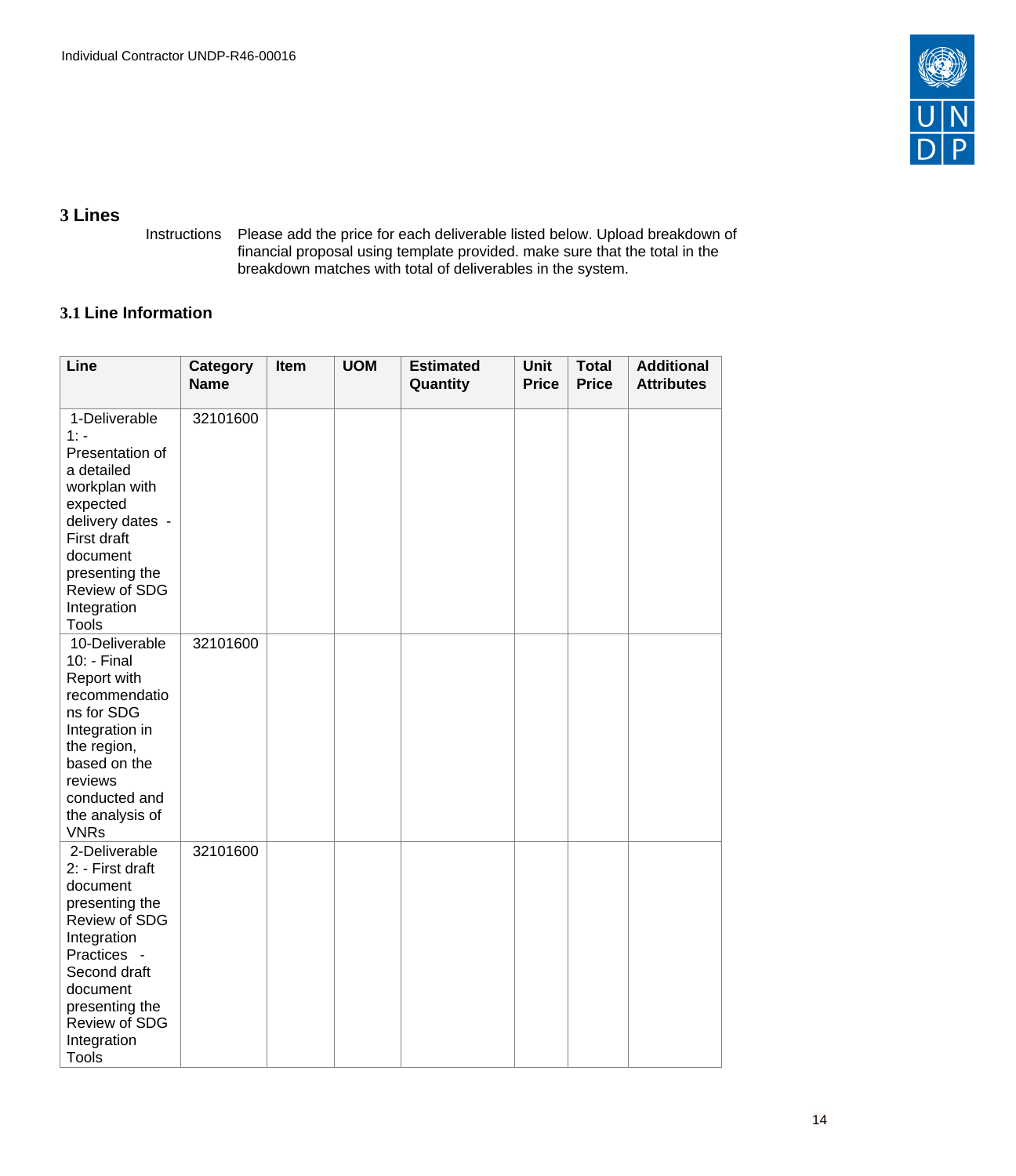

| Line                                                                                                                                                                                                               | Category<br><b>Name</b> | Item | <b>UOM</b> | <b>Estimated</b><br>Quantity | <b>Unit</b><br><b>Price</b> | <b>Total</b><br><b>Price</b> | <b>Additional</b><br><b>Attributes</b> |
|--------------------------------------------------------------------------------------------------------------------------------------------------------------------------------------------------------------------|-------------------------|------|------------|------------------------------|-----------------------------|------------------------------|----------------------------------------|
| 3-Deliverable<br>3: - Final draft<br>document<br>presenting the<br>Review of SDG<br>Integration<br>Tools - Final<br>draft document<br>presenting the<br>Review of SDG<br>Integration<br>Practices                  | 32101600                |      |            |                              |                             |                              |                                        |
| 4-Deliverable<br>4: - Draft<br>document of the<br>literature review<br>on systemic<br>approach to<br>sustainable<br>development -<br><b>First draft</b><br>document of<br><b>SDG</b> Integration<br>Regional Offer | 32101600                |      |            |                              |                             |                              |                                        |
| 5-Deliverable<br>5: - Final draft<br>document of<br><b>SDG</b> Integration<br>Regional Offer,<br>including the<br>literature review<br>on systemic<br>approach to<br>sustainable<br>development                    | 32101600                |      |            |                              |                             |                              |                                        |
| 6-Deliverable<br>6: - Document<br>with the criteria<br>for the<br>comparative<br>analysis of<br>VNRs in the<br>region                                                                                              | 32101600                |      |            |                              |                             |                              |                                        |